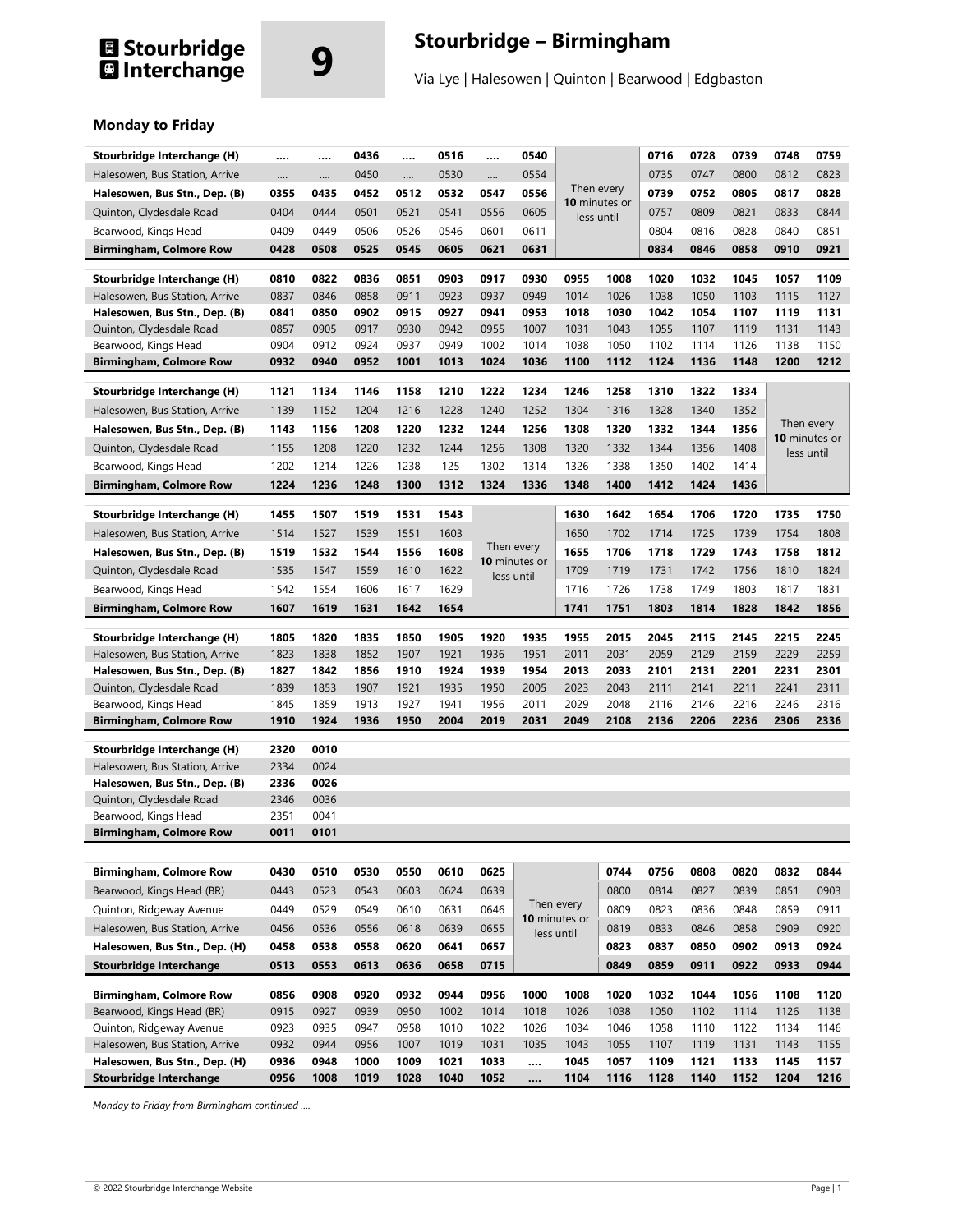## **El Stourbridge<br>El Interchange**



## **9** Stourbridge – Birmingham

*Monday to Friday from Birmingham continued ….* 

| <b>Birmingham, Colmore Row</b> | 1132 | 1144 | 1156 | 1208              | 1220        | 1232        | 1244        | 1256        | 1308        | 1320        | 1332 | 1344        | 1356 | 1408 |
|--------------------------------|------|------|------|-------------------|-------------|-------------|-------------|-------------|-------------|-------------|------|-------------|------|------|
| Bearwood, Kings Head (BR)      | 1150 | 1202 | 1214 | 1226              | 1238        | 1250        | 1302        | 1314        | 1326        | 1338        | 1350 | 1402        | 1414 | 1426 |
| Quinton, Ridgeway Avenue       | 1158 | 1210 | 1222 | 1234              | 1246        | 1258        | 1310        | 1322        | 1334        | 1346        | 1358 | 1410        | 1422 | 1434 |
| Halesowen, Bus Station, Arrive | 1207 | 1219 | 1231 | 1243              | 1255        | 1307        | 1319        | 1331        | 1343        | 1355        | 1407 | 1419        | 1431 | 1443 |
| Halesowen, Bus Stn., Dep. (H)  | 1210 | 1222 | 1234 | 1246              | 1258        | 1310        | 1322        | 1334        | 1346        | 1358        | 1410 | 1422        | 1434 | 1446 |
| <b>Stourbridge Interchange</b> | 1230 | 1242 | 1254 | 1306              | 1318        | 1330        | 1342        | 1354        | 1406        | 1418        | 1431 | 1443        | 1455 | 1508 |
|                                |      |      |      |                   |             |             |             |             |             |             |      |             |      |      |
| <b>Birmingham, Colmore Row</b> |      | 1420 | 1432 | 1444              | 1456        | 1505        | 1516        | 1528        | 1536        | 1547        | 1556 | 1604        | 1616 | 1628 |
| Bearwood, Kings Head (BR)      |      | 1438 | 1450 | 1502              | 1514        | 1524        | 1536        | 1548        | 1559        | 1611        | 1620 | 1630        | 1642 | 1654 |
| Quinton, Ridgeway Avenue       |      | 1447 | 1459 | 1511              | 1523        | 1534        | 1546        | 1558        | 1609        | 1621        | 1631 | 1643        | 1655 | 1706 |
| Halesowen, Bus Station, Arrive | .    | 1457 | 1509 | 1521              | 1533        | 1545        | 1557        | 1609        | 1621        | 1633        | 1645 | 1657        | 1709 | 1720 |
| Halesowen, Bus Stn., Dep. (H)  | 1458 | 1505 | 1512 | 1528              | 1538        | 1550        | 1602        | 1614        | 1626        | 1638        | 1650 | 1702        | 1714 | 1725 |
| <b>Stourbridge Interchange</b> | 1520 | 1529 | 1536 | 1553              | 1602        | 1614        | 1626        | 1638        | 1650        | 1704        | 1716 | 1728        | 1740 | 1747 |
| <b>Birmingham, Colmore Row</b> | 1640 | 1652 | 1704 |                   |             | 1814        | 1826        | 1838        | 1850        | 1902        | 1914 | 1926        | 1938 | 1953 |
|                                |      |      |      |                   |             |             |             |             |             |             |      |             |      |      |
| Bearwood, Kings Head (BR)      | 1706 | 1718 | 1730 | Then every        |             | 1838        | 1850        | 1900        | 1912        | 1923        | 1935 | 1947        | 1956 | 2011 |
| Quinton, Ridgeway Avenue       | 1718 | 1729 | 1740 | 10 minutes or     |             | 1846        | 1858        | 1908        | 1920        | 1931        | 1943 | 1955        | 2004 | 2018 |
| Halesowen, Bus Station, Arrive | 1731 | 1742 | 1752 | less until        |             | 1855        | 1907        | 1917        | 1929        | 1939        | 1951 | 2003        | 2012 | 2026 |
| Halesowen, Bus Stn., Dep. (H)  | 1736 | 1747 | 1757 |                   |             | 1858        | 1910        | 1920        | 1932        | 1942        | 1954 | 2005        | 2014 | 2028 |
| <b>Stourbridge Interchange</b> | 1757 | 1807 | 1817 |                   |             | 1916        | 1927        | 1937        | 1948        | 1958        | 2010 | 2021        | 2030 | 2044 |
|                                |      |      |      |                   |             |             |             |             |             |             |      |             |      |      |
| <b>Birmingham, Colmore Row</b> | 2008 | 2023 | 2038 | 2053              | 2115        | 2145        | 2215        | 2245        | 2315        | 2345        | 0020 | 0105        |      |      |
| Bearwood, Kings Head (BR)      | 2026 | 2041 | 2055 | 2110              | 2132        | 2202        | 2232        | 2302        | 2332        | 0002        | 0037 | 0122        |      |      |
| Quinton, Ridgeway Avenue       | 2033 | 2048 | 2102 | 2117              | 2139        | 2209        | 2239        | 2309        | 2339        | 0009        | 0044 | 0129        |      |      |
| Halesowen, Bus Station, Arrive | 2041 | 2056 | 2110 | 2125              | 2147        | 2217        | 2247        | 2317        | 2347        | 0017        | 0052 | 0137        |      |      |
| Halesowen, Bus Stn., Dep. (H)  | 2043 | 2058 | 2112 | 2127              | 2149        | 2219        | 2249        | 2319        | 2349        | 0019        | 0054 | 0139        |      |      |
| <b>Stourbridge Interchange</b> | 2058 | 2113 | 2127 | 2142              | 2204        | 2234        | 2304        | 2334        | 0004        | 0034        | 0109 | 0154        |      |      |
| Saturday                       |      |      |      |                   |             |             |             |             |             |             |      |             |      |      |
| Stourhridge Interchange (U)    |      |      |      | OE <sub>1</sub> E | <b>OEAE</b> | <b>0615</b> | <b>OGAE</b> | <b>070E</b> | <b>0725</b> | <b>0745</b> | nenn | <b>OR15</b> | 0920 | 0241 |

| Stourbridge Interchange (H)    |      |      |      | 0515 | 0545  | 0615 | 0645          | 0705         | 0725         | 0745 | 0800 | 0815 | 0829          | 0841 |
|--------------------------------|------|------|------|------|-------|------|---------------|--------------|--------------|------|------|------|---------------|------|
| Halesowen, Bus Station, Arrive |      |      |      | 0529 | 0559  | 0629 | 0659          | 0719         | 0739         | 0759 | 0814 | 0829 | 0843          | 0857 |
| Halesowen, Bus Stn., Dep. (B)  | 0355 | 0435 | 0505 | 0531 | 0601  | 0631 | 0701          | 0721         | 0741         | 0801 | 0816 | 0831 | 0845          | 0859 |
| Quinton, Clydesdale Road       | 0405 | 0445 | 0515 | 0541 | 0611  | 0641 | 0711          | 0731         | 0751         | 0811 | 0826 | 0842 | 0856          | 0910 |
| Bearwood, Kings Head           | 0410 | 0450 | 0520 | 0546 | 0616  | 0646 | 0716          | 0736         | 0756         | 0816 | 0831 | 0848 | 0902          | 0916 |
| <b>Birmingham, Colmore Row</b> | 0429 | 0509 | 0539 | 0605 | 0635  | 0705 | 0735          | 0755         | 0815         | 0835 | 0852 | 0909 | 0923          | 0937 |
| Stourbridge Interchange (H)    | 0853 | 0904 | 0916 | 0928 | 0943  | 0955 |               |              | 1036         | 1048 | 1100 |      |               | 12   |
| Halesowen, Bus Station, Arrive | 0909 | 0920 | 0932 | 0944 | 0959  | 1011 |               |              | 1053         | 1105 | 1117 |      |               | 29   |
|                                |      |      |      |      |       |      | Then every    |              |              |      |      |      | Then at these |      |
| Halesowen, Bus Stn., Dep. (B)  | 0911 | 0922 | 0934 | 0946 | 1001  | 1013 | 10 minutes or |              | 1057         | 1109 | 1121 |      | minutes past  | 33   |
| Quinton, Clydesdale Road       | 0922 | 0933 | 0945 | 0957 | 1012  | 1024 |               | less until   | 1110         | 1122 | 1134 |      | each hour     | 46   |
| Bearwood, Kings Head           | 0928 | 0939 | 0951 | 1003 | 1018  | 1030 |               |              | 1117         | 1129 | 1141 |      |               | 53   |
| <b>Birmingham, Colmore Row</b> | 0949 | 1000 | 1012 | 1024 | 1039  | 1052 |               |              | 1139         | 1151 | 1203 |      |               | 15   |
|                                |      |      |      |      |       |      |               |              |              |      |      |      |               |      |
|                                |      |      |      |      |       |      |               |              |              |      |      |      |               |      |
| Stourbridge Interchange (H)    | 24   | 36   | 48   | 00   |       |      | 1448          | 1500         | 1512         | 1524 | 1535 | 1550 | 1605          | 1620 |
| Halesowen, Bus Station, Arrive | 41   | 43   | 05   | 17   |       |      | 1505          | 1517         | 1529         | 1541 | 1552 | 1607 | 1622          | 1637 |
| Halesowen, Bus Stn., Dep. (B)  | 45   | 57   | 09   | 21   |       |      | 1509          | 1521         | 1533         | 1545 | 1556 | 1611 | 1626          | 1641 |
| Quinton, Clydesdale Road       | 58   | 10   | 22   | 34   | until |      | 1522          | 1534         | 1546         | 1558 | 1609 | 1624 | 1639          | 1654 |
| Bearwood, Kings Head           | 05   | 17   | 29   | 41   |       |      | 1529          | 1541         | 1553         | 1605 | 1616 | 1631 | 1646          | 1701 |
| <b>Birmingham, Colmore Row</b> | 27   | 39   | 51   | 03   |       |      | 1551          | 1603         | 1615         | 1627 | 1638 | 1653 | 1708          | 1723 |
|                                |      |      |      |      |       |      |               |              |              |      |      |      |               |      |
| Stourbridge Interchange (H)    | 1635 | 1650 | 1705 | 1720 | 1735  | 1750 | 1805          | 1820         | 1835         | 1855 | 1915 | 1935 | 1955          | 2015 |
| Halesowen, Bus Station, Arrive | 1652 | 1707 | 1722 | 1737 | 1752  | 1807 | 1822          | 1837         | 1852         | 1912 | 1929 | 1949 | 2009          | 2029 |
| Halesowen, Bus Stn., Dep. (B)  | 1656 | 1710 | 1725 | 1740 | 1755  | 1810 | 1825          | 1840         | 1855         | 1914 | 1931 | 1951 | 2011          | 2031 |
| Quinton, Clydesdale Road       | 1709 | 1721 | 1736 | 1751 | 1806  | 1821 | 1836          | 1851         | 1906         | 1924 | 1941 | 2001 | 2021          | 2041 |
| Bearwood, Kings Head           | 1715 | 1727 | 1742 | 1757 | 1812  | 1827 | 1842<br>1904  | 1857<br>1919 | 1911<br>1931 | 1929 | 1946 | 2006 | 2026          | 2046 |

*Saturday from Stourbridge continued ….*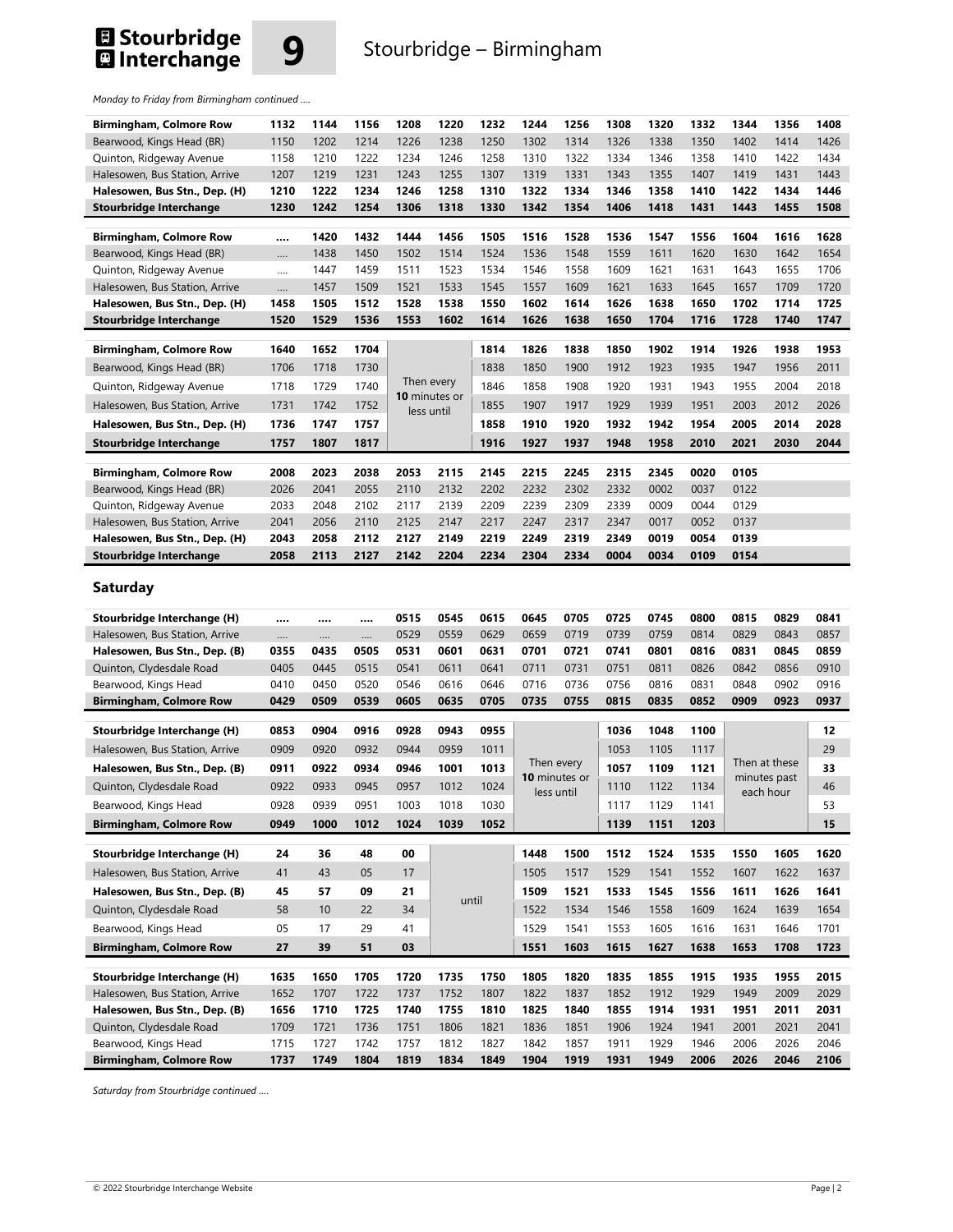



### **9** Stourbridge – Birmingham

*Saturday from Stourbridge continued ….* 

|                                                             |      |               | 45           | 15            |              |              | 2245         | 2320         | 0010         |               |              |               |          |          |
|-------------------------------------------------------------|------|---------------|--------------|---------------|--------------|--------------|--------------|--------------|--------------|---------------|--------------|---------------|----------|----------|
| Stourbridge Interchange (H)                                 |      |               | 59           | 29            |              |              | 2259         | 2334         | 0024         |               |              |               |          |          |
| Halesowen, Bus Station, Arrive                              |      | Then at these | 01           | 31            |              |              | 2301         | 2336         | 0026         |               |              |               |          |          |
| Halesowen, Bus Stn., Dep. (B)                               |      | minutes past  |              |               |              | until        |              |              |              |               |              |               |          |          |
| Quinton, Clydesdale Road                                    |      | each hour     | 11           | 41            |              |              | 2311         | 2346         | 0036         |               |              |               |          |          |
| Bearwood, Kings Head                                        |      |               | 16           | 46            |              |              | 2316         | 2351         | 0041         |               |              |               |          |          |
| <b>Birmingham, Colmore Row</b>                              |      |               | 36           | 06            |              |              | 2336         | 0011         | 0101         |               |              |               |          |          |
|                                                             |      |               |              |               |              |              |              |              |              |               |              |               |          |          |
| <b>Birmingham, Colmore Row</b>                              | 0430 | 0510          |              |               | 40           | 10           |              |              | 0740         | 0800          | 0818         | 0837          | 0857     | 0912     |
| Bearwood, Kings Head (BR)                                   | 0443 | 0523          |              | Then at these | 53           | 23           |              |              | 0753         | 0813          | 0831         | 0853          | 0913     | 0928     |
| Quinton, Ridgeway Avenue                                    | 0449 | 0529          |              | minutes past  | 59           | 29           |              | until        | 0759         | 0819          | 0839         | 0901          | 0921     | 0936     |
| Halesowen, Bus Station, Arrive                              | 0456 | 0536          |              | each hour     | 06           | 36           |              |              | 0806         | 0826          | 0847         | 0909          | 0929     | 0944     |
| Halesowen, Bus Stn., Dep. (H)                               | 0458 | 0538          |              |               | 08           | 38           |              |              | 0808         | 0828          | 0849         | 0911          | 0931     | 0946     |
| Stourbridge Interchange                                     | 0513 | 0553          |              |               | 23           | 53           |              |              | 0823         | 0843          | 0906         | 0928          | 0948     | 1003     |
| <b>Birmingham, Colmore Row</b>                              | 0927 | 0942          | 0956         | 1008          | 1020         | 1032         | 1044         | 1056         | 1108         |               |              | 20            | 32       | 44       |
| Bearwood, Kings Head (BR)                                   | 0943 | 0958          | 1012         | 1024          | 1036         | 1050         | 1102         | 1114         | 1126         |               |              | 38            | 50       | 02       |
| Quinton, Ridgeway Avenue                                    | 0951 | 1006          | 1020         | 1032          | 1044         | 1058         | 1110         | 1122         | 1134         | Then at these |              | 46            | 58       | 10       |
| Halesowen, Bus Station, Arrive                              | 0959 | 1014          | 1028         | 1040          | 1052         | 1106         | 1118         | 1130         | 1142         |               | minutes past | 54            | 06       | 18       |
| Halesowen, Bus Stn., Dep. (H)                               | 1001 | 1016          | 1030         | 1042          | 1054         | 1108         | 1120         | 1132         | 1144         |               | each hour    | 56            | 08       | 20       |
| <b>Stourbridge Interchange</b>                              | 1018 | 1033          | 1048         | 1100          | 1112         | 1126         | 1138         | 1150         | 1202         |               |              | 14            | 26       | 38       |
|                                                             |      |               |              |               |              |              |              |              |              |               |              |               |          |          |
| <b>Birmingham, Colmore Row</b>                              | 56   | 08            |              |               | 1556         | 1608         | 1620         | 1632         | 1644         | 1656          | 1710         | 1725          | 1740     | 1755     |
| Bearwood, Kings Head (BR)                                   | 14   | 26            |              |               | 1614         | 1626         | 1638         | 1650         | 1702         | 1714          | 1728         | 1743          | 1758     | 1813     |
| Quinton, Ridgeway Avenue                                    | 22   | 34            |              |               | 1622         | 1634         | 1646         | 1658         | 1710         | 1722          | 1736         | 1751          | 1806     | 1821     |
| Halesowen, Bus Station, Arrive                              | 30   | 42            |              | until         | 1630         | 1642         | 1654         | 1706         | 1718         | 1730          | 1744         | 1759          | 1814     | 1829     |
| Halesowen, Bus Stn., Dep. (H)                               | 32   | 44            |              |               | 1632         | 1644         | 1656         | 1708         | 1720         | 1732          | 1746         | 1801          | 1816     | 1831     |
| Stourbridge Interchange                                     | 50   | 02            |              |               | 1650         | 1702         | 1714         | 1725         | 1737         | 1749          | 1803         | 1818          | 1833     | 1848     |
| <b>Birmingham, Colmore Row</b>                              | 1810 | 1825          | 1840         | 1855          | 1910         | 1925         | 1940         | 1955         | 2015         | 2035          | 2055         | 2115          | 2145     | 2215     |
| Bearwood, Kings Head (BR)                                   | 1828 | 1843          | 1858         | 1913          | 1927         | 1942         | 1957         | 2012         | 2032         | 2052          | 2112         | 2132          | 2202     | 2232     |
| Quinton, Ridgeway Avenue                                    | 1836 | 1851          | 1906         | 1920          | 1934         | 1949         | 2004         | 2019         | 2039         | 2059          | 2119         | 2139          | 2209     | 2239     |
| Halesowen, Bus Station, Arrive                              | 1844 | 1859          | 1914         | 1928          | 1942         | 1957         | 2012         | 2027         | 2047         | 2107          | 2127         | 2147          | 2217     | 2247     |
| Halesowen, Bus Stn., Dep. (H)                               | 1846 | 1901          | 1916         | 1930          | 1944         | 1959         | 2014         | 2029         | 2049         | 2109          | 2129         | 2149          | 2219     | 2249     |
| Stourbridge Interchange                                     | 1903 | 1916          | 1931         | 1945          | 1959         | 2014         | 2029         | 2044         | 2104         | 2124          | 2144         | 2204          | 2234     | 2304     |
|                                                             | 2245 | 2315          | 2345         | 0020          | 0105         |              |              |              |              |               |              |               |          |          |
| <b>Birmingham, Colmore Row</b><br>Bearwood, Kings Head (BR) | 2302 | 2332          | 0002         | 0037          | 0122         |              |              |              |              |               |              |               |          |          |
| Quinton, Ridgeway Avenue                                    | 2309 | 2339          | 0009         | 0044          | 0129         |              |              |              |              |               |              |               |          |          |
| Halesowen, Bus Station, Arrive                              | 2317 | 2347          | 0017         | 0052          | 0137         |              |              |              |              |               |              |               |          |          |
| Halesowen, Bus Stn., Dep. (H)                               | 2319 | 2349          | 0019         | 0054          | 0139         |              |              |              |              |               |              |               |          |          |
| <b>Stourbridge Interchange</b>                              | 2334 | 0004          | 0034         | 0109          | 0154         |              |              |              |              |               |              |               |          |          |
| <b>Sunday</b>                                               |      |               |              |               |              |              |              |              |              |               |              |               |          |          |
| Stourbridge Interchange (H)                                 | 0605 | 0655          | 0725         | 0755          | 0825         | 0852         | 0922         | 0942         | 1002         |               |              | 22            | 42       | 02       |
| Halesowen, Bus Station, Arrive                              | 0619 | 0709          | 0739         | 0809          | 0839         | 0906         | 0938         | 0958         | 1018         |               |              | 38            | 58       | 18       |
| Halesowen, Bus Stn., Dep. (B)                               | 0621 | 0711          | 0741         | 0811          | 0841         | 0910         | 0942         | 1002         | 1022         | Then at these |              | 42            | 02       | 22       |
| Quinton, Clydesdale Road                                    | 0632 | 0722          | 0752         | 0822          | 0852         | 0921         | 0953         | 1013         | 1033         | each hour     | minutes past | 53            | 13       | 33       |
| Bearwood, Kings Head                                        | 0638 | 0728          | 0758         | 0828          | 0858         | 0927         | 0959         | 1019         | 1039         |               |              | 59            | 19       | 39       |
| <b>Birmingham, Colmore Row</b>                              | 0658 | 0748          | 0818         | 0848          | 0918         | 0949         | 1021         | 1041         | 1101         |               |              | 21            | 41       | 01       |
|                                                             |      |               |              |               |              |              |              |              |              |               |              |               |          |          |
| Stourbridge Interchange (H)                                 |      |               | 1642<br>1658 | 1702<br>1718  | 1722<br>1738 | 1745<br>1801 | 1815<br>1830 | 1845<br>1900 | 1915<br>1929 | 1945<br>1959  |              |               | 15<br>29 | 45<br>59 |
| Halesowen, Bus Station, Arrive                              |      |               |              |               |              |              |              |              |              | 2001          |              | Then at these | 31       |          |
| Halesowen, Bus Stn., Dep. (B)                               |      | until         | 1702         | 1722          | 1742         | 1803         | 1832         | 1902         | 1931         |               |              | minutes past  |          | 01       |
| Quinton, Clydesdale Road                                    |      |               | 1713         | 1733          | 1753         | 1813         | 1842         | 1912         | 1941         | 2011          |              | each hour     | 41       | 11       |
| Bearwood, Kings Head                                        |      |               | 1719         | 1739          | 1759         | 1819         | 1848         | 1918         | 1947         | 2017          |              |               | 47       | 17       |
| <b>Birmingham, Colmore Row</b>                              |      |               | 1741         | 1801          | 1821         | 1839         | 1908         | 1938         | 2007         | 2037          |              |               | 07       | 37       |

*Sunday from Stourbridge continued ….*